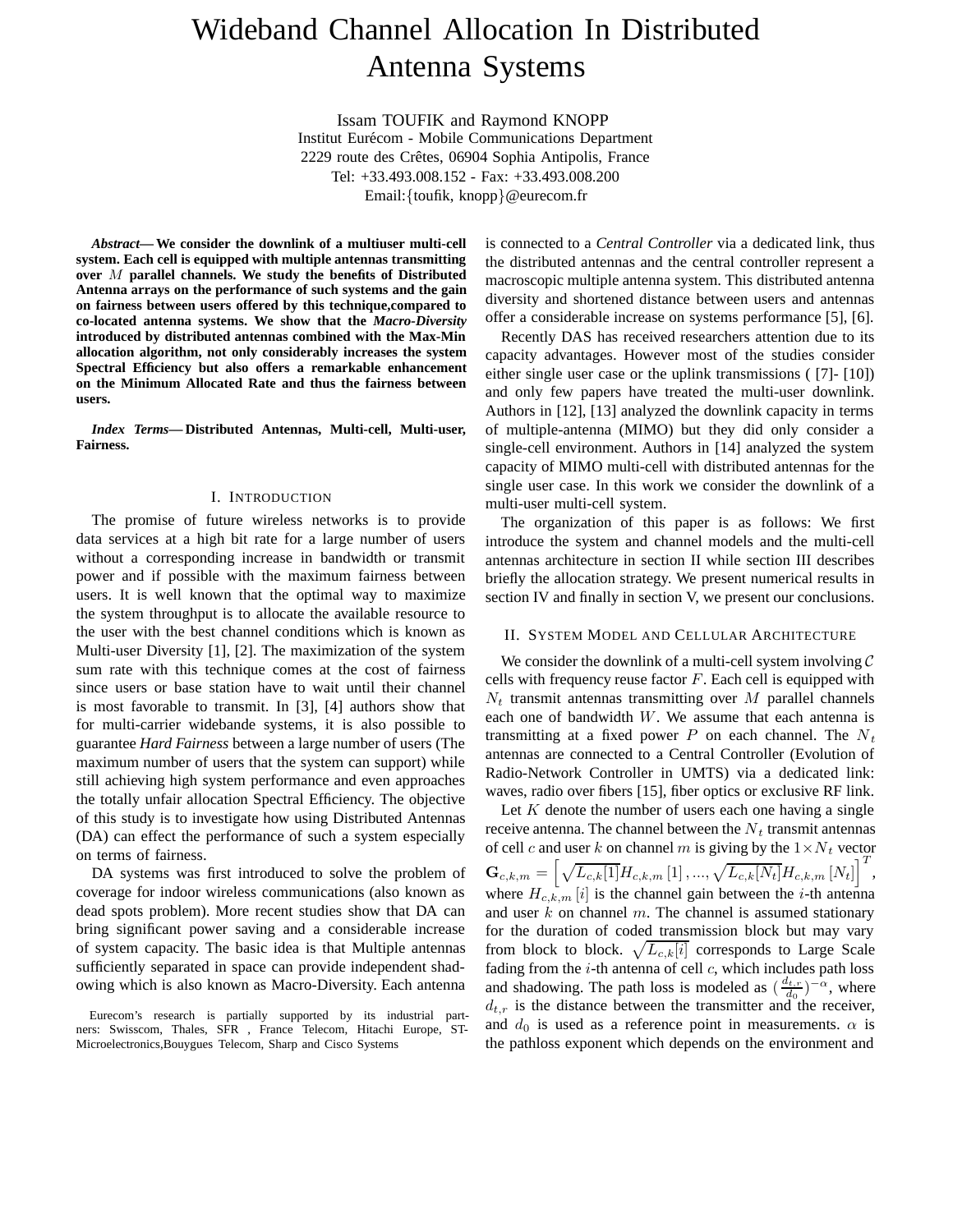

Fig. 1. Example of Distributed Antennas Multi-Cell system for  $N_t = 4$  and frequency reuse factor  $F = 9$ 

terrain structure and can vary between 2 in free space and 6 in heavily built urban areas. The shadow fading for each user is modeled as an independent log-normal random variable with standard deviation  $\sigma_s$ . The combined large scale fading between user  $k$  and antennas  $i$  of cell  $c$  is given by

$$
L_{c,k}[i] = \left(\frac{d_{i,k}}{d_0}\right)^{-\alpha} 10^{\frac{\chi_i}{10}} \tag{1}
$$

where  $\chi_i$  is a normally distributed random variable with mean zero and variance  $\sigma_s^2$ . The received signal by user k on subchannel  $m$  is then given by

$$
Y_{k,m} = \sum_{c=1}^{C} \sum_{i=1}^{N_t} G_{c,k,m} [i] X_{c,i} + Z_{k,m}
$$
 (2)

where  $X_{c,i}$  is the modulated symbol transmitted from the *i*-th antenna of cell c.  $Z_{k,m}$  is the Gaussian channel noise at user  $k$  on sub-channel  $m$ .

We assume that cells have a square shape of side distance equal to  $R$  and we only consider the first tier of eight interfering cells. In the remainder of the paper we consider that cell  $c = 1$  is the cell of interest and cells from  $c = 2$  to  $c = C$  are interfering cells. Users in the square shape of cell c=0 all depends on this cell (Geometrical assignment to cells). *A. Distributed Antenna Systems (DAS) cellular Architecture*

In this system, the antennas are located in a  $\sqrt{N_t} \times \sqrt{N_t}$ square grid and are equally spaced.  $N_t$  is assumed to be a perfect square and the distance between to successive antennas  $\frac{1}{18}$   $\frac{R}{\sqrt{N}}$  $\frac{R}{N_t}$ . Examples for such a system are given by figures 1 and  $3(a)$  for  $F = 9$  and  $F = 1$  respectively.

We assume spatial multiplexing of users. Under the assumption that antenna  $i^*$  is assigned to user k on channel m, the

| $\overline{\Delta}$ |  | $\overline{\Delta}$ |             | $\overline{\Delta}$ |  |
|---------------------|--|---------------------|-------------|---------------------|--|
|                     |  |                     |             |                     |  |
|                     |  |                     |             |                     |  |
| $\overline{\Delta}$ |  | $\overline{\Delta}$ | $\mathbb R$ | $\overline{\Delta}$ |  |
|                     |  |                     |             |                     |  |
|                     |  |                     |             |                     |  |
| $\overline{\Delta}$ |  | $\overline{\Delta}$ |             | $\overline{\Delta}$ |  |
|                     |  |                     |             |                     |  |

Fig. 2. Example of Co-located Antennas Multi-Cell system for  $N_t = 4$  and frequency reuse factor  $F = 9$ 

| 厶        | 厶                 | $\overline{\tau}$ | $\overline{\tau}$       | $\overline{\tau}$       | $\overline{\tau}$ |  | λ   | λ | Δ |
|----------|-------------------|-------------------|-------------------------|-------------------------|-------------------|--|-----|---|---|
| 厶        | $\blacktriangle$  | $\Delta$          | $\blacktriangle$        | 厶                       | $\overline{\tau}$ |  |     |   |   |
| 厶        | 厶                 | $\Delta$          | $\overline{\tau}$       | $\Delta$                | 厶                 |  |     | λ | λ |
| 厶        | $\overline{\tau}$ | $\overline{\tau}$ | 厶                       | $\overline{\mathbf{Y}}$ | $\overline{\tau}$ |  |     |   |   |
| 厶        | $\blacktriangle$  | $\overline{\tau}$ | $\blacktriangle$        | $\Delta$                | $\Delta$          |  |     |   |   |
| $\Delta$ | $\blacktriangle$  | 厶                 | $\overline{\mathbf{Y}}$ | $\Delta$                | $\Delta$          |  |     | Ā | Δ |
| (a)      |                   |                   |                         |                         |                   |  | (b) |   |   |

Fig. 3. Example of DAS (a) and CAS (b) Multi-Cell systems for  $N_t = 4$ and frequency reuse factor  $F = 1$ 

received signal can be written as

$$
Y_{k,m} = \underbrace{\sqrt{P}G_{1,k,m}[i^*]X_{1,i^*}}_{\text{Desired Signal}} + \underbrace{\sum_{i \neq i^*}^{N_t} \sqrt{P}G_{1,k,m}[i]X_{1,i}}_{\text{Intra-cell Interference}} + \underbrace{\sum_{c=2}^{C} \sum_{j=1}^{N_t} \sqrt{P}G_{c,k,m}[j]X_{c,j} + Z_{k,m}}_{\text{Inter-cell Interference}}
$$
(3)

Under the assumption of Gaussian signals, the corresponding achievable rate is then given by eq(4)

## *B. Co-located Antenna systems (CAS) cellular Architecture*

We assume that all the  $N_t$  antennas are located in the center of the cell (Figures 2 and 3(b)). Since the antennas are colocated, the large scale coefficient is the same from a user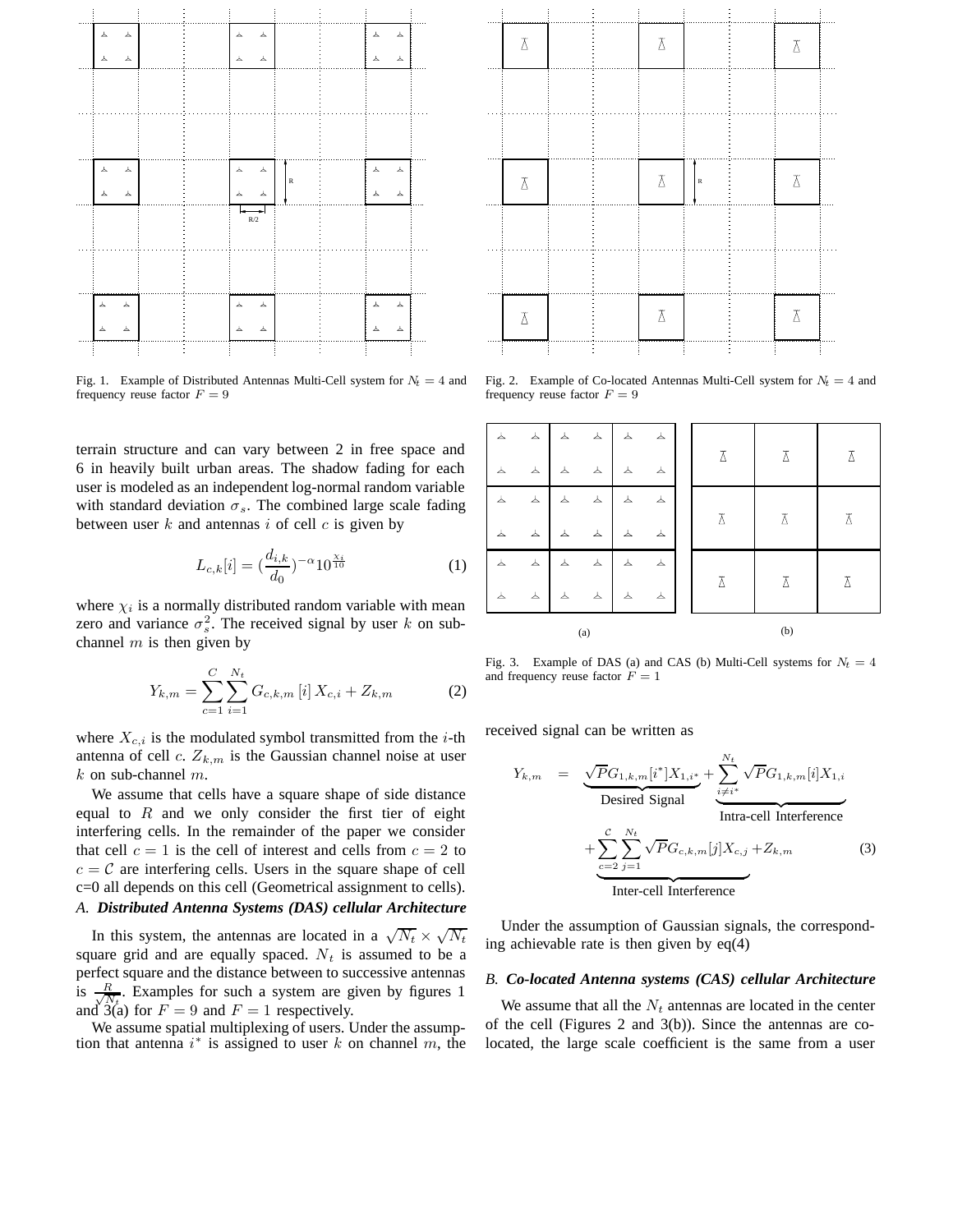$$
R_{k,m} (i^*) = W \log \left( 1 + \frac{P|G_{1,k,m}[i^*]|^2}{WN_0 + \sum_{i \neq i^*}^{N_t} P|G_{1,k,m}[i]|^2 + \sum_{c=2}^C \sum_{j=1}^{N_t} P|G_{c,k,m}[j]|^2} \right)
$$
\n
$$
R'_{k,m} (i^*) = W' \log \left( 1 + \frac{P/N_t|G_{1,k,m}[i^*]|^2}{W'N_0 + \sum_{c=2}^C \sum_{j=1}^{N_t} P/N_t|G_{c,k,m}[j]|^2} \right)
$$
\n
$$
= \frac{W}{N_t} \log \left( 1 + \frac{P/N_t|G_{1,k,m}[i^*]|^2}{\frac{W}{N_t}N_0 + \sum_{c=2}^C \sum_{j=1}^{N_t} P/N_t|G_{c,k,m}[j]|^2} \right)
$$
\n(5)

to all antennas in the same cell. The channel vector can be expressed as

$$
\mathbf{G}_{c,k,m} = \sqrt{L_{c,k}} \left[ H_{c,k,m} \left[ 1 \right], ..., H_{c,k,m} \left[ N_t \right] \right]^T
$$

where the antenna index drops from  $L_{c,k}$ 

In the following we present two transmission schemes for co-located antenna systems. The first attempts to achieve spatial-multiplexing whereas the second is a space-time coding approach.

*1) Spatial Multiplexing:* As in the previous section, each user receives signal from one assigned antenna. If antenna  $i^*$ is allocated to user  $k$  on channel  $m$ , the received signal can be written as

$$
Y_{k,m} = \underbrace{\sqrt{P}G_{1,k,m}[i^*]X_{1,i^*}}_{\text{Desired Signal}} + \underbrace{\sum_{i \neq i^*}^{N_t} \sqrt{P}G_{1,k,m}[i]X_{1,i}}_{\text{Intra-cell Interference}} + \underbrace{\sum_{c=2}^{C} \sum_{j=1}^{N_t} \sqrt{P}G_{c,k,m}[j]X_{c,j} + Z_{k,m}}_{\text{Inter-cell Interference}} \qquad (6)
$$
\n
$$
= \sqrt{PL_{1,k}} \left( H_{1,k,m}[i^*]X_{1,i^*} + \sum_{i \neq i^*}^{N_t} H_{1,k,m}[i]X_{1,i} \right) + \sum_{c=2}^{C} \sqrt{PL_{c,k}} \left( \sum_{j=1}^{N_t} H_{c,k,m}[j]X_{c,j} \right) + Z_{k,m} \qquad (7)
$$

(8)

and the achievable rate is given by eq(4)

*2) Space Time Coding:* We assume that a user receives his desired signal from all antennas. For a fair comparison of the different systems and to preserve the number of users and the averaged transmit power per user unchanged, we assume that the bandwidth W of each channel is divided to  $N_t$  adjacent but disjoint sub-channels each one of a bandwidth equal to  $W' = \frac{W}{N_t}$  (i.e. FDMA in each channel). In such a system, the only interference is the one coming from other cells. The

received signal from antenna  $i^*$  in sub-channel m is then

$$
Y_{k,m} = \underbrace{\sum_{i}^{N_t} \sqrt{\frac{P}{N_t}} G_{1,k,m}[i] X_{1,i}}_{\text{Desired Signal}} + \underbrace{\sum_{c=2}^{C} \sum_{j=1}^{N_t} \sqrt{\frac{P}{N_t}} G_{c,k,m}[j] X_{c,j}}_{\text{Inter-cell Interference}} + \underbrace{\sqrt{\frac{P}{N_t} L_{1,k} \sum_{i}^{N_t} H_{1,k,m}[i] X_{1,i}}}_{\text{max} + \sum_{c=2}^{C} \sqrt{\frac{P}{N_t} L_{c,k}} \left( \sum_{j=1}^{N_t} H_{c,k,m}[j] X_{c,j} \right) + Z_{k,m}
$$
\n(9)

The corresponding achievable rate, under the assumption of Gaussian signals, is given by eq(5)

## III. ALLOCATION

 $H_{1,k,m}[i]X_{1,i}$  multiplexing, and feeds-back this information to the Central<br>Controller which is responsible of the allocation of antennas Controller which is responsible of the allocation of antennas We assume that each user estimates the channel gains and accordingly the achievable rate on each sub-channel, and for each antenna in the case of DAS and CAS with spatial and channels to users. The optimal way to do so, in terms of the system throughput, is to allocate each channel and each antenna to the user which will use it the best (i.e. the user with the best channel conditions). It was shown in [3], [4] that it is possible to achieve high system performances and even approaches the totally unfair allocation spectral efficiency even under hard fairness constraint. The proposed Max-Min allocation algorithm guarantees that at any given time instant the minimum SINR allocated (and equivalently the allocated rate) is the best possible among all possible allocations and thus maximizes the minimum allocated rate. In this paper we consider the scheduling of users according to this algorithm. For more details, the reader can refer to [3], [4]. We first consider that there is no cooperation between Central Controllers of different cells. We then investigate the effect of such cooperation in the system performance.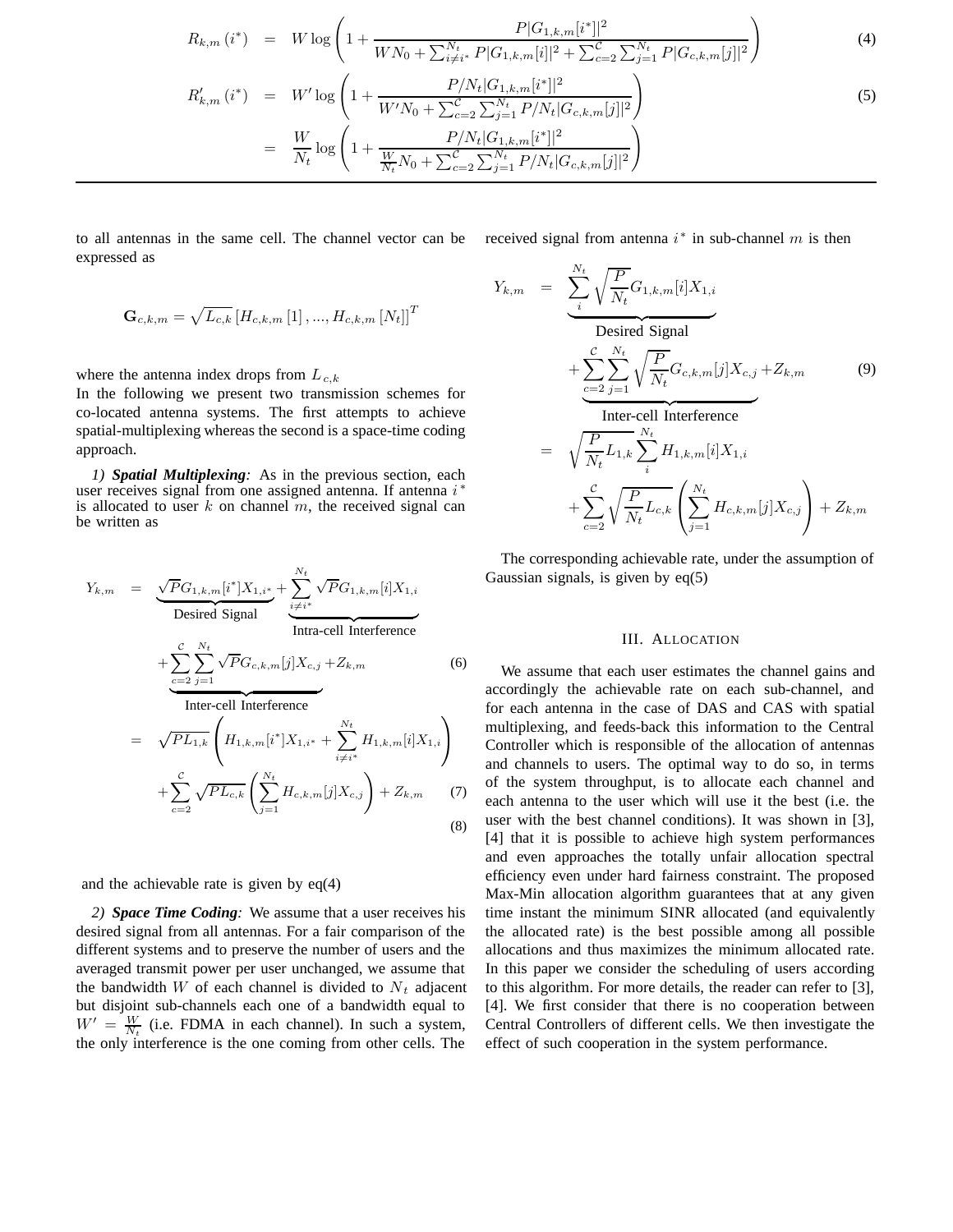

Fig. 4. Spectral Efficiency as a function of *M* for  $N_t = 4$  and  $F = 1$ .

## IV. SIMULATION RESULTS

For all simulations we assumed a Rayleigh fading environment and correlations between frequency channel gains are zero. Although unrealistic, this gives us an idea of the achievable rates as a function of the number of uncorrelated channels (or the approximate number of degrees of freedom of the propagation environment in the available system bandwidth). The Shadow fading for each user is modeled as an independent log-normal random variable with standard deviation  $\sigma_s = 10dB$  and the pathloss exponent  $\alpha$  is set to 3. The considered value of  $P$  is such that a user located in the corner of the cell experiences an average SNR equal to 0dB from an antenna located at the center of the cell. We consider that  $K = M.N_t$  which is the maximum number of users that can be supported by the system. We consider cells of side distance  $R = 100m$  and the reference distance  $d_0$  is equal to 1m. All users are at a distance greater then  $d_0$  from all antennas.

Figures 4 and 5 represent the Spectral Efficiency (SE), of the three systems presented previously, as a function of the number of channels, for frequency reuse factors  $F = 1$  and  $F = 3$  respectively. It worth remind that SE is dominated by the rates of close-in users (users close to an antenna), thus these figures can be seen as a representation of performance of this class of users. These figures confirm that distributed antennas offers a considerable gain on system performance and this even under hard fairness constraints. One other remarkable result we should outline is that the system SE decreases with the frequency reuse factor  $F$  and a system with factor  $F = 1$  outperforms a system with factor  $F = 3$ even if in the former, the cell of interest experiences less interferences from the other cells.

Figures 6 and 7 represent the minimum allocated rate as a function of the number of channels  $M$ . The minimum rate represents the performance of far-out users (extreme users). This figure shows the remarkable enhancement that



Fig. 5. Spectral Efficiency as a function of *M* for  $N_t = 4$  and  $F = 9$ .



Fig. 6. Minimum Allocated Rate as a function of *M* for  $N_t = 4$  and  $F = 1$ 



Fig. 7. Minimum Allocated Rate as a function of *M* for  $N_t = 4$  and  $F = 9$ .